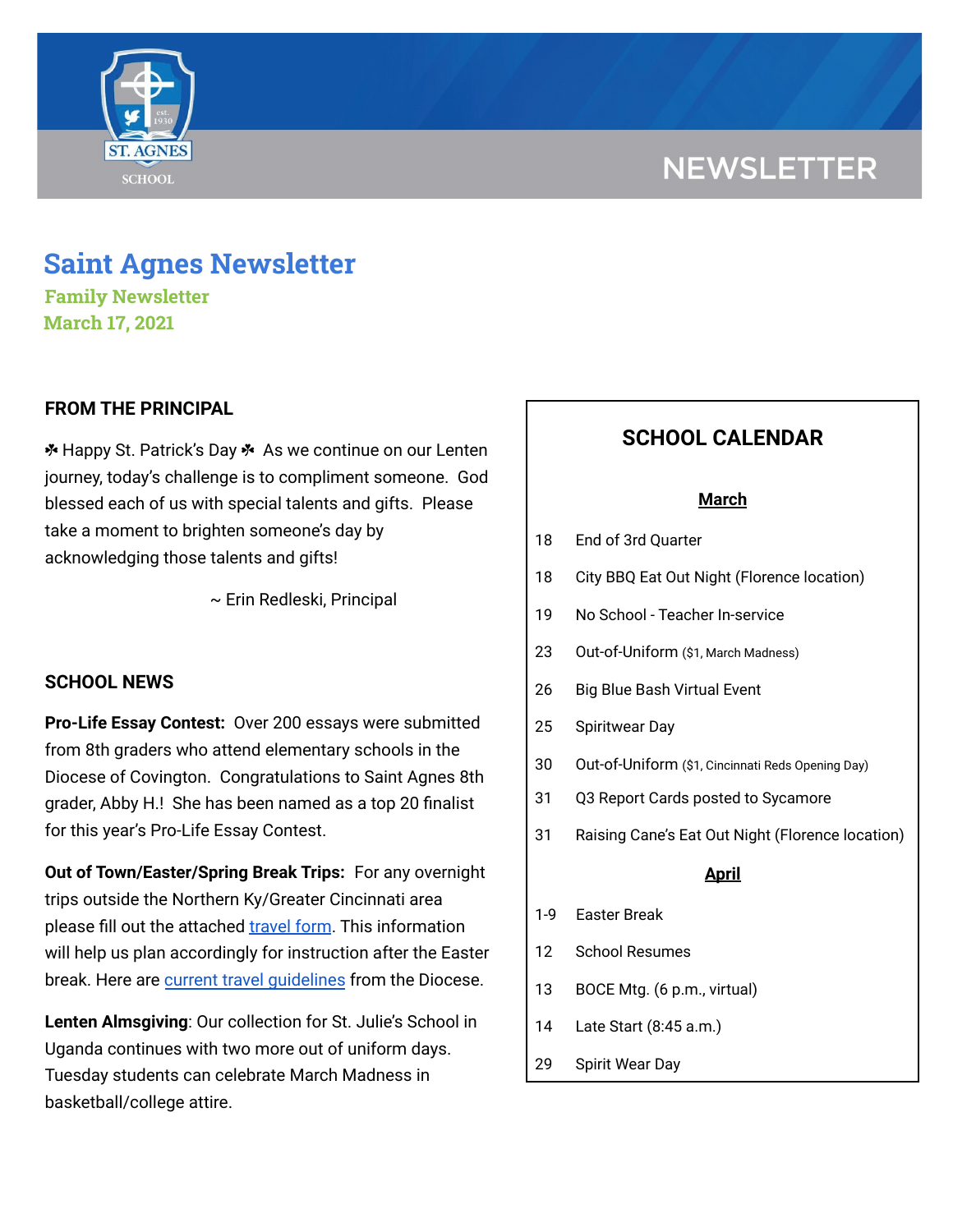**Service Hours**: Trying to figure out how to log your service hours into Sycamore? This [video](https://drive.google.com/file/d/1cmYj9N-NF2btSiiG8QdTD20q2RJRpwk7/view) will walk you through the process. If you've forgotten your login information for Sycamore, contact Mrs. Sucher [msucher@saintagnes.com](mailto:msucher@saintagnes.com)

## **PTO NEWS**

#### **March Eat Out Fundraisers for Saint Agnes:**

- **Thursday, March 18**: 11am-8pm ALL DAY CITY BBQ in Florence you can order online, over the phone, order as a call ahead or eat in. St. Agnes will receive 20% of the sales from anyone that says they are with St. Agnes School. When ordering online ([citybbq.com\)](http://citybbq.com/), with City BBQ app, or over the phone (859-818-0003) you will need to mention you are with St. Agnes School and use *coupon code FundA at checkout.* This could be a big fundraiser for our school with the extended hours. Share with coworkers and order a large lunch, or if you have clients you need to take out for lunch, take them to City BBQ on 3/18!
- **Wednesday, March 31**: 4-10pm Raising Cane's Florence Location Raising Cane's has generously offered us a 2nd night for our fundraiser due to the weather we had on the original date. St. Agnes will get 15% of sales if you say you are with St. Agnes.

**Big Blue Bash Optional Party To-Go Kits:** The party to-go kits are going fast! These are optional kits that can be picked up at school next Thursday or Friday. The kits include your choice of wine (most will include a 1/2 bottle of Red and 1/2 bottle of White) or 4 bottles of Stella Artois, sweets to enjoy during our online program, a golden scratch-off ticket that may be a winner, and surprises from our party to-go kit sponsors: Sweet Elm, Victory Mortgage, and Scratch Hand-Crafted Desserts! (Hint, Hint: They may or may not contain an oatmeal cream pie!). Order now on our Website: [www.bbb2021.givesmart.com](http://www.bbb2021.givesmart.com/)

**Big Blue Bash First Pick Raffle**: Get out those four-leaf clovers!!!! The Big Blue Bash is holding a First Pick Raffle again this year. The winner of this raffle will be able to choose their prize from our many Silent Auction items! Each Ticket is only \$20 each. You can purchase your First Pick Raffle tickets in the afternoon car line on Wednesday March 17th. You can also purchase online at [bbb2021.givesmart.com](http://bbb2021.givesmart.com/). We only have 64 chances left as of 3/15/2021. The winner will be drawn on Friday, March 26th at 8:00 am and will be live on our Facebook page <https://www.facebook.com/saintagnesbigbluebash/>. Winner will be contacted via phone and will have until 5PM March 26th to choose their prize. First Pick Raffle excludes CEI Sports memorabilia, class gifts, Raffle prizes, and special "night of " premier auction items. Some additional exclusions may apply. For questions about the First Pick Raffle or any other Big Blue Bash information, contact the BBB Committee at saintagnesbigbluebash@gmail.com

#### **Mission Statement of Saint Agnes School**

Saint Agnes School exists to provide excellence in Catholic education while inspiring and empowering our students to live the Gospel message of Jesus Christ. As compassionate and faithful Christians, we continue to pursue our spiritual journey, achieve our highest academic potential, and be stewards of the Catholic faith to others.